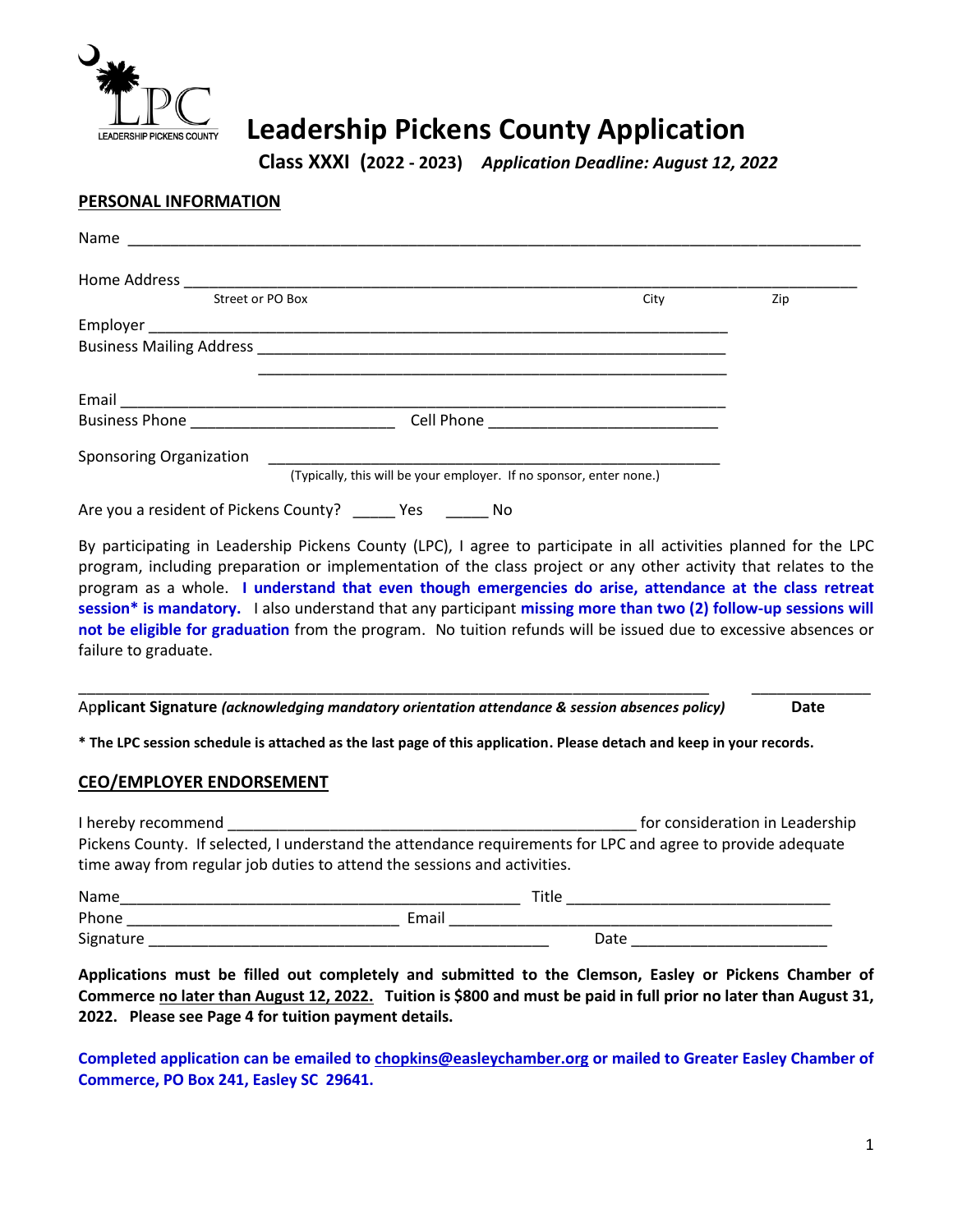#### **PROFESSIONAL INFORMATION** *(If more space is needed, please use back of page.)*

Employer \_\_\_\_\_\_\_\_\_\_\_\_\_\_\_\_\_\_\_\_\_\_\_\_\_\_\_\_\_\_\_\_\_\_\_\_\_\_\_\_\_\_\_\_\_\_\_\_\_\_\_\_\_\_\_\_\_\_\_\_\_\_\_\_\_\_\_\_\_\_

Position/Title \_\_\_\_\_\_\_\_\_\_\_\_\_\_\_\_\_\_\_\_\_\_\_\_\_\_\_\_\_\_\_\_\_\_\_\_\_\_\_\_\_\_\_\_\_\_\_\_\_\_\_\_\_\_\_\_\_\_\_\_\_\_\_\_\_\_

How long have you been employed with your current employer? \_\_\_\_\_\_\_\_\_\_\_\_\_\_\_\_\_\_\_\_\_

List any special honors, awards or certifications earned in your professional career.

#### **COMMUNITY INVOLVEMENT** *(If more space is needed, please use back of page.)*

List up to five community, civic, professional, social or other organizations with which you are or have been a member or volunteer.

| 1. | Name of Organization | Role Served | Dates of Involvement |
|----|----------------------|-------------|----------------------|
| 2. |                      |             |                      |
| 3. |                      |             |                      |
| 4. |                      |             |                      |
| 5. |                      |             |                      |

What is the most significant or rewarding thing you have learned as the result of your community/volunteer involvement? And how has it impacted your personal and/or professional life?

If invited to participate in Leadership Pickens County, what would your community involvement or professional experience bring to the Leadership Pickens County program?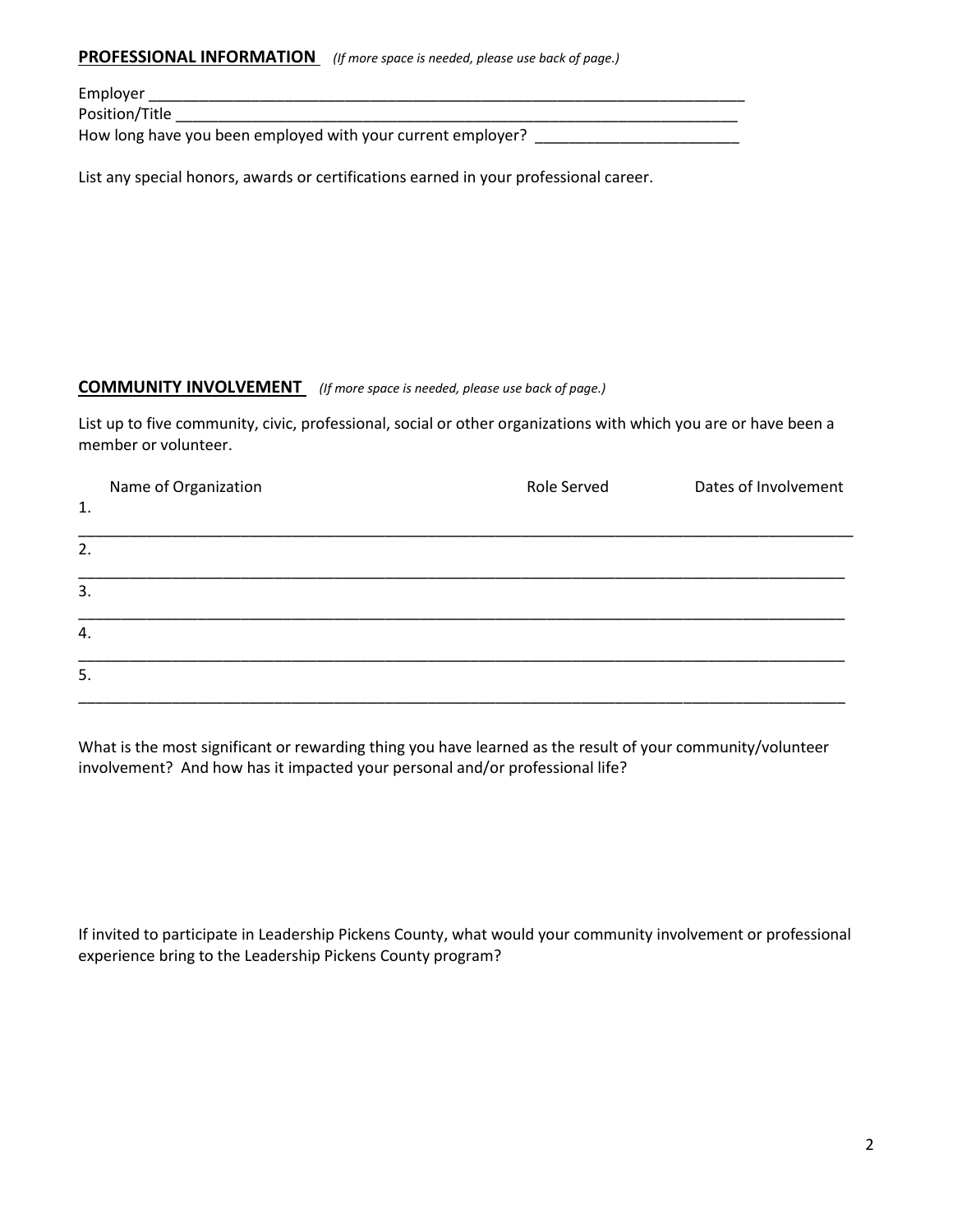#### **PERSONAL STATEMENT**

| Have you participated in other leadership development programs? | Νo |  |
|-----------------------------------------------------------------|----|--|
| If yes, what program(s)?                                        |    |  |
|                                                                 |    |  |

\_\_\_\_\_\_\_\_\_\_\_\_\_\_\_\_\_\_\_\_\_\_\_\_\_\_\_\_\_\_\_\_\_\_\_\_\_\_\_\_\_\_\_\_\_\_\_\_\_\_\_\_\_\_\_\_\_\_\_\_\_\_\_\_\_\_\_\_\_\_\_\_\_\_\_\_\_\_\_\_\_\_\_\_\_\_\_\_\_\_\_

How long have you lived and/or worked in Pickens County? \_\_\_\_\_\_\_\_\_\_\_\_\_\_\_\_\_\_\_\_\_\_\_

In your opinion, what are the biggest challenges and/or opportunities for Pickens County?

If invited to participate in Leadership Pickens County, what type of leadership development information or activities would you like included in the program to enhance your current skills?

If invited to participate in Leadership Pickens County, what do you hope to gain from the overall experience?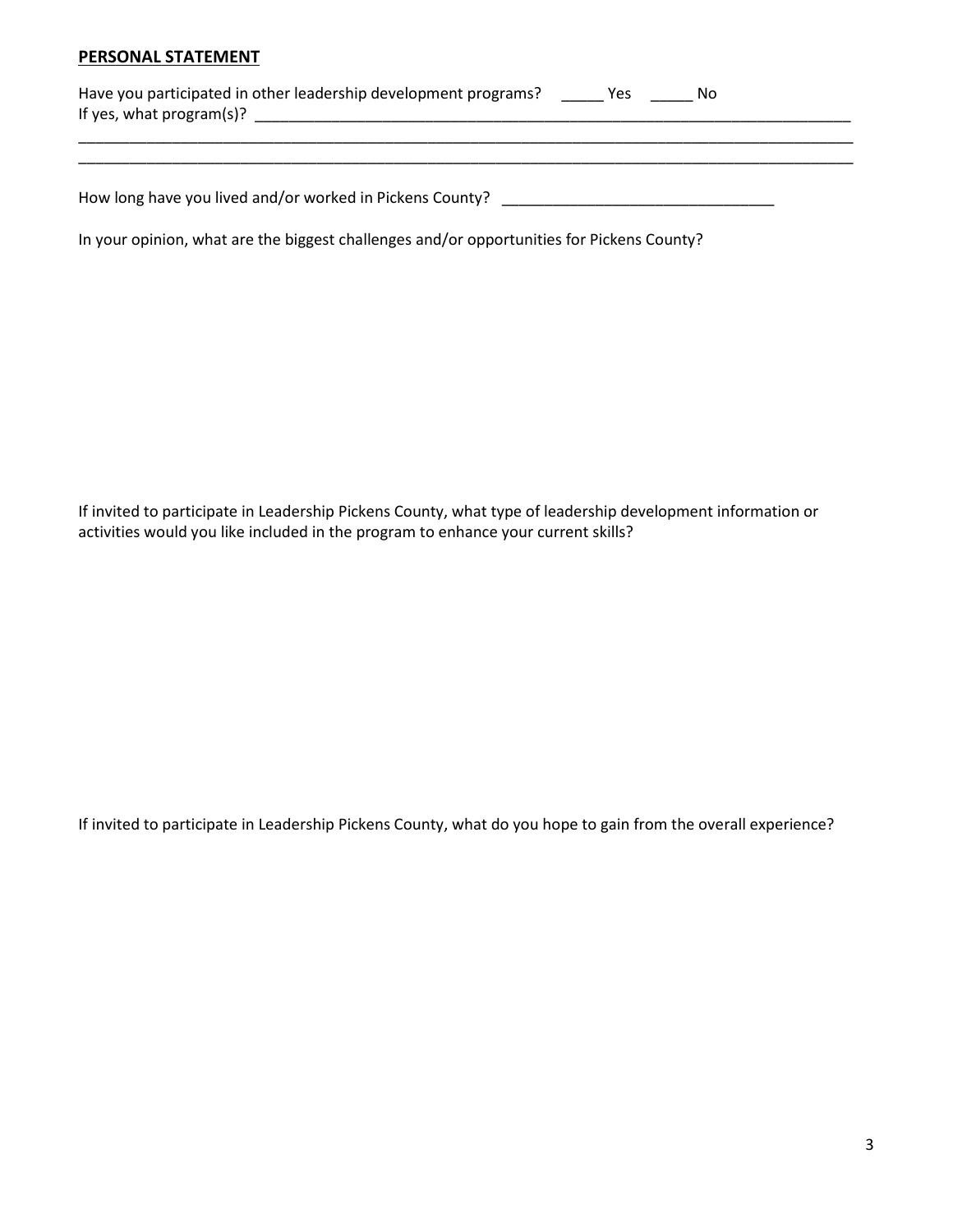### **TUITION INFORMATION**

Tuition for Leadership Pickens County is \$800 which covers all materials, food, transportation and any other related program costs. **Tuition must be paid in full no later than August 31, 2022.**

## **Please make check payable to Leadership Pickens County and mail payment to:**

Greater Easley Chamber of Commerce PO Box 241 Easley, SC 29641

#### **QUESTIONS**

For any questions regarding the Leadership Pickens County program, please contact your chamber office.

| Clemson Area Chamber          | 864-654-1200 |
|-------------------------------|--------------|
| <b>Greater Easley Chamber</b> | 864-859-2693 |
| Greater Pickens Chamber       | 864-878-3258 |

Please make note of all session dates for the LPC program, as well as a brief overview of the class project expectations (see next page).